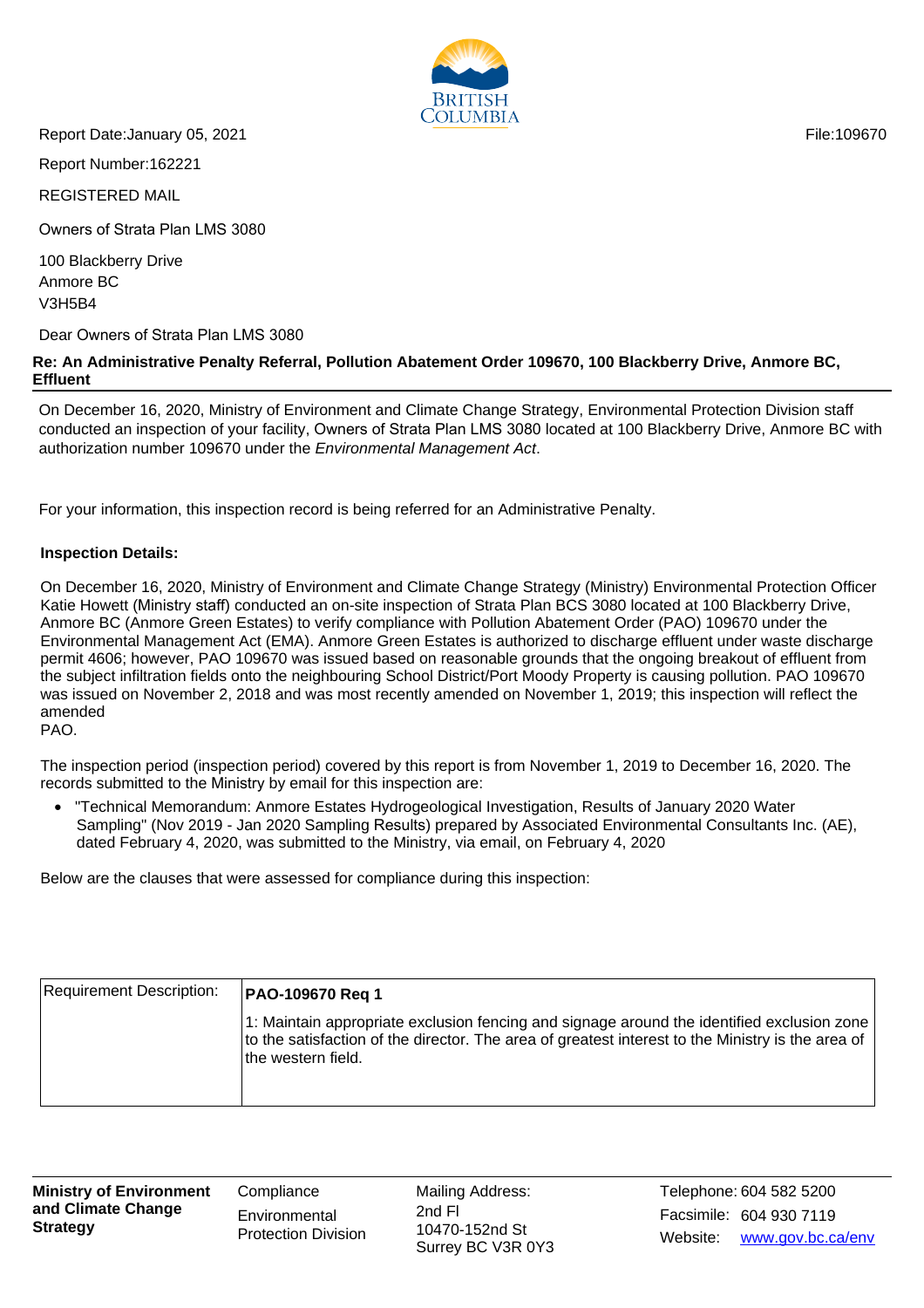| Details/Findings:               | As noted in Inspection Report 149488, on May 8, 2020, which resulted in a Warning Letter,<br>Ministry staff confirmed that the fencing described in this secton of the PAO was removed.<br>Officer Howett did not observe any response on file to the Warning Letter as requested.<br>The Ministry has installed fencing and signage around the identified exclusion zone to<br>ensure that human health is protected, as AGE has removed the required fencing as per<br>this PAO. Therefore, Anmore Green Estates is out of compliance with this section of<br>PAO109670.                                                                                                                                                                                                                                                                                                                                                                            |
|---------------------------------|-------------------------------------------------------------------------------------------------------------------------------------------------------------------------------------------------------------------------------------------------------------------------------------------------------------------------------------------------------------------------------------------------------------------------------------------------------------------------------------------------------------------------------------------------------------------------------------------------------------------------------------------------------------------------------------------------------------------------------------------------------------------------------------------------------------------------------------------------------------------------------------------------------------------------------------------------------|
| Compliance:                     | Out                                                                                                                                                                                                                                                                                                                                                                                                                                                                                                                                                                                                                                                                                                                                                                                                                                                                                                                                                   |
| Actions to be taken:            | Maintain the appropriate exclusion fencing and signage around the identified exclusion<br>zone to the satisfaction of the director, as required by PAO109670.                                                                                                                                                                                                                                                                                                                                                                                                                                                                                                                                                                                                                                                                                                                                                                                         |
| <b>Requirement Description:</b> | PAO-109670 Req 2<br>2: November 1 to April 30 - Implement a sampling program during this period. The<br>sampling program must include water testing for key nutrient and septic parameters. Field<br>measurements of pH, conductivity, temperature, and dissolved oxygen must be collected at<br>the time of sampling, and samples will be submitted to an accredited laboratory for analysis<br>of ammonia-N, nitrate-N, nitrite-N, total Kjeldahl nitrogen, organic nitrogen, total nitrogen,<br>total phosphorus, chloride, and E.coli.<br>Samples must be collected following provincial guidelines from the catch basins where the<br>majority of effluent is believed to be directed, and in any areas where ponding and<br>seepages are observed. Sampling events will occur at least once per month. Based upon<br>the data presented, this order may be further amended to modify the sampling protocol and<br>frequency.                    |
| Details/Findings:               | Ministry staff conducted a file review noting the Nov 2019 - Jan 2020 Sampling results on<br>file. The Nov 2019 - Jan 2020 Sampling results were found to have the required field<br>measurements and analysis through an accredited laboratory for the parameters listed in<br>this section of the PAO, and that the samples were collected using the provincial<br>guidelines. Samples collected during that time frame include catch basins where most of<br>the effluent is believed to be directed, and from any area where ponding or seepage was<br>observed.<br>PAO109670 remains active; therefore, Anmore Green Estates is required to continue<br>monitoring as per this section until a time that the PAO is canceled by the Director. Ministry<br>staff did not observe results for the following months on file: March, April, and November<br>2020. Therefore, Anmore Green Estates is out of compliance for this section of PAO109670 |

**Compliance Environmental** Protection Division Mailing Address: 10470-152nd St Surrey BC V3R 0Y3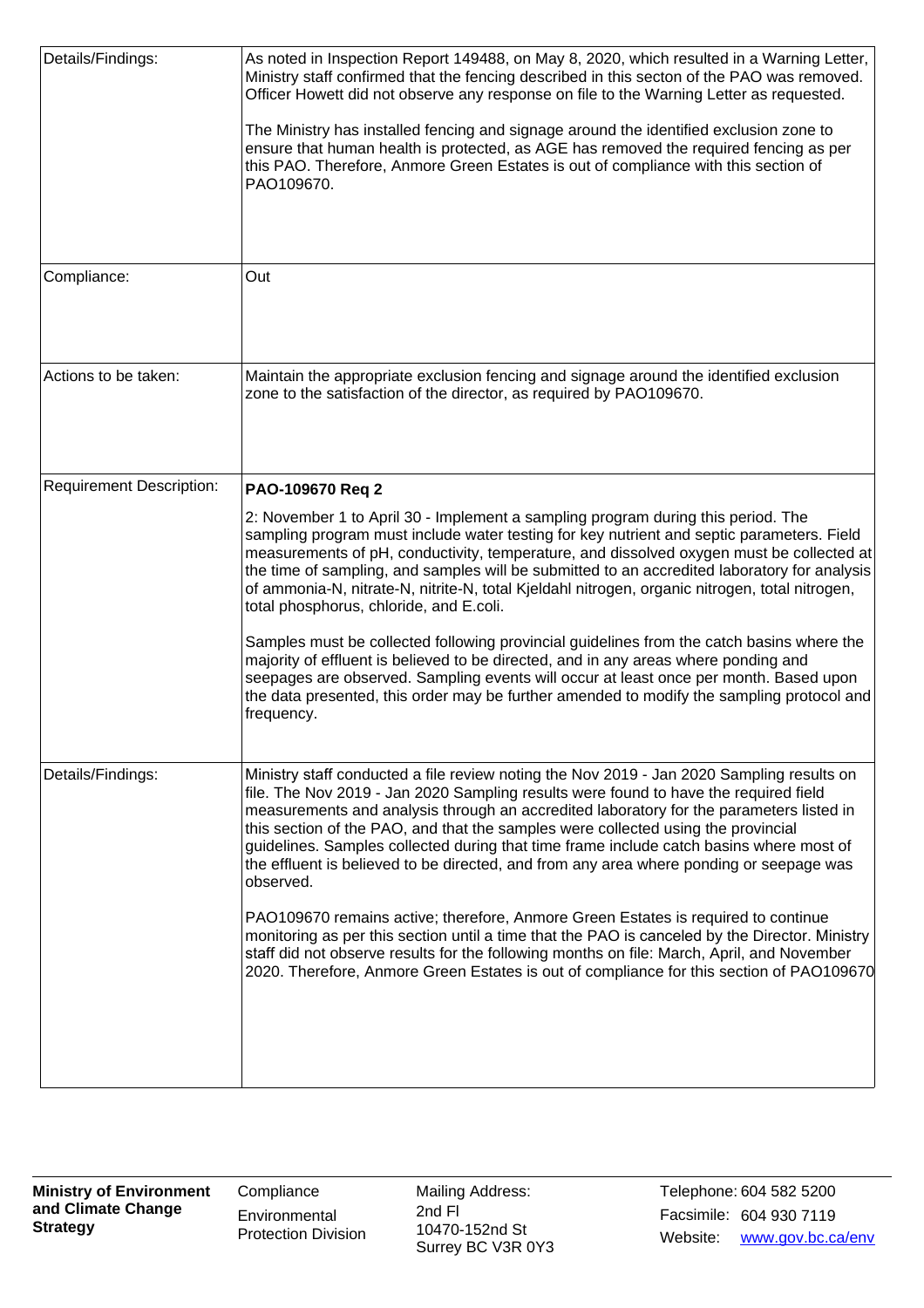| Compliance:                     | Out                                                                                                                                                                                                                                                                                                                                                                                                                                                                                                                                                                                                                                                                                                                                                                                 |
|---------------------------------|-------------------------------------------------------------------------------------------------------------------------------------------------------------------------------------------------------------------------------------------------------------------------------------------------------------------------------------------------------------------------------------------------------------------------------------------------------------------------------------------------------------------------------------------------------------------------------------------------------------------------------------------------------------------------------------------------------------------------------------------------------------------------------------|
| Actions to be taken:            | Ensure monitoring continues as per this section of PAO109670, including monitoring during<br>November 2020 - April 2021 as the PAO remains active, or until the PAO is cancelled by<br>the Director.                                                                                                                                                                                                                                                                                                                                                                                                                                                                                                                                                                                |
| <b>Requirement Description:</b> | PAO-109670 Req 3                                                                                                                                                                                                                                                                                                                                                                                                                                                                                                                                                                                                                                                                                                                                                                    |
|                                 | 3: Submit all sampling data to the Ministry within five days of receiving the results from the<br>accredited lab for the preceding month's sampling. An email reporting the results will be<br>sent to the Ministry once per month to: environmentalcompliance@gov.bc.ca.                                                                                                                                                                                                                                                                                                                                                                                                                                                                                                           |
| Details/Findings:               | Ministry staff conducted a file review, noting that Anmore Green Estates did not submit all<br>sampling data to the Ministry within five days of receiving the results from the accredited<br>lab for the preceding month's sampling. On February 4, 2020, AE submitted the January<br>2020 sampling results which were received on January 30, 2020. This was the only month<br>analytical data from the month prior was submitted to the Ministry in requirements with this<br>section of the PAO found on file.<br>In addition, Ministry staff noted that the Nov 2019 - Jan 2020 Sampling Results were<br>submitted to the Ministry via the Compliance Operations Manager; however, it was not<br>submitted to the Ministry via environmentalcompliance@gov.bc.ca as requested. |
| Compliance:                     | Out                                                                                                                                                                                                                                                                                                                                                                                                                                                                                                                                                                                                                                                                                                                                                                                 |
| Actions to be taken:            | Ensure all sampling data is submitted to the Ministry within five days of receiving the<br>results from the accredited lab for the preceding month's sampling, once per month to<br>environmentalcompliance@gov.bc.ca                                                                                                                                                                                                                                                                                                                                                                                                                                                                                                                                                               |

Mailing Address: 10470-152nd St Surrey BC V3R 0Y3